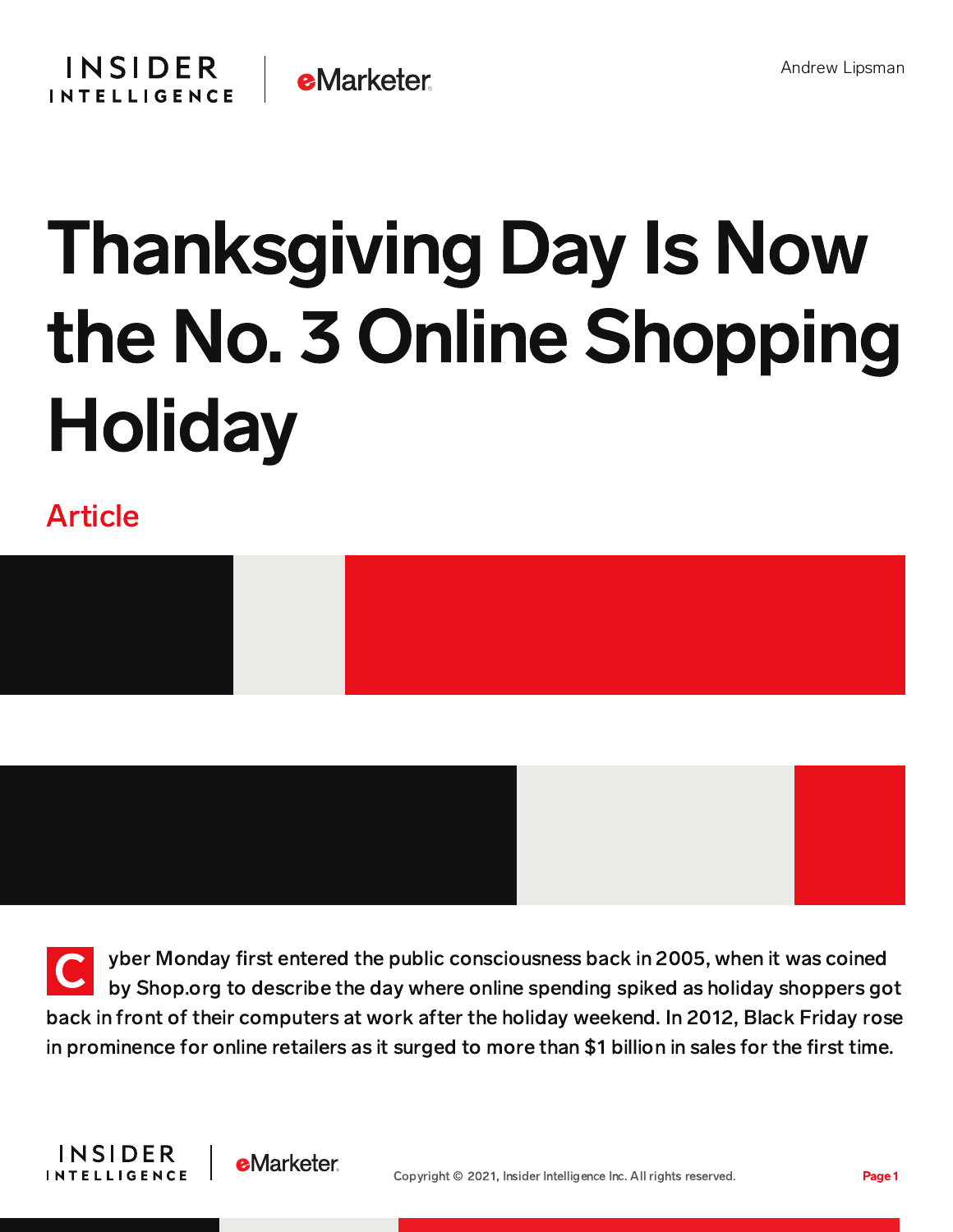The 2018 holiday season may be remembered as the year that Thanksgiving Day cemented its status as its own online shopping phenomenon.

Thanksgiving generated \$3.7 billion in online sales while boasting an impressive 28% yearover-year growth rate, to rank as the third heaviest online spending day of the year, according to Adobe. And it earned that ranking by a comfortable margin, easily surpassing otherwise important online shopping events like Green Monday (December 10, 2018) and Free Shipping Day (December 14, 2018).

Yet rarely do we talk about Thanksgiving as a promotional event in its own right. Thanksgiving was once a day for family, feasts and football, but when brick-and-mortar retailers opened the floodgates to Black Friday shopping on Thanksgiving a few years back, retailers needed to begin taking it seriously – even amid some backlash as retailers stores called their sales associates away from their families in the early evening hours of the holiday.

Now, it seems that shoppers in the US have grown accustomed to Thanksgiving as a shopping day, but what's behind the recent ecommerce surge?

In a word: mobile.

In the days before smartphones, US shoppers were perhaps less inclined to scurry away from family members to start shopping on their home computers. And if they were at their friends' or relatives' houses, they didn't even have that luxury. But smartphones are now with people at the dinner table, on their couches after stuffing themselves, and in-store for those who manage to peel themselves away from their TV screens.

Smartphones accounted for the majority of digital shopping traffic for the first time this holiday season with 51% of visits, while contributing 31% of ecommerce sales, according to Adobe. Thanksgiving's couch commerce boost was apparent, however, as it generated 38% of sales from smartphones—well ahead of both Black Friday (33%) and Cyber Monday (28%).



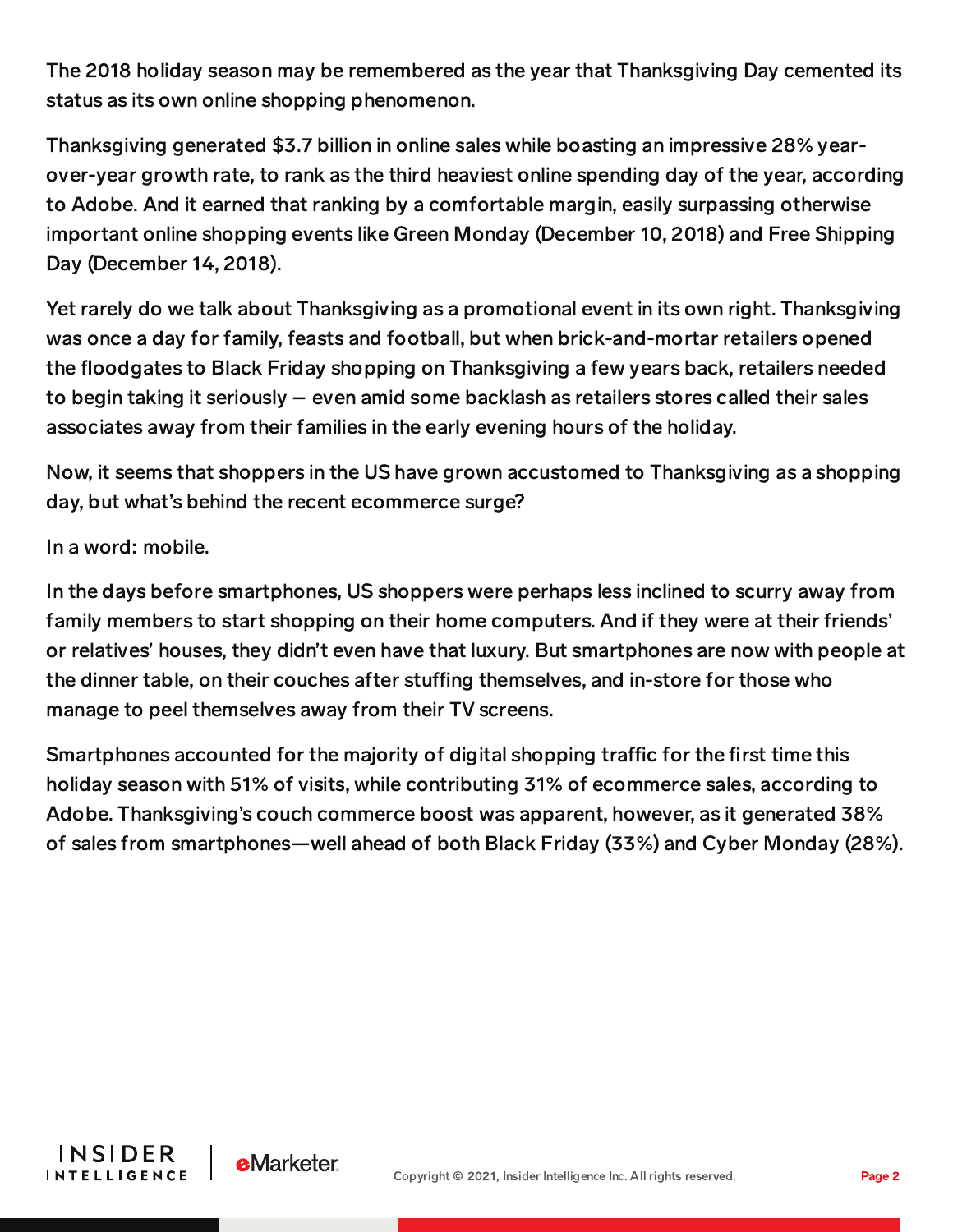Share of 2018 US Holiday Season\* Retail Ecommerce **Site Visits vs. Revenues, by Device** 



As we look ahead to the 2019 holiday season the stakes are even higher, and Thanksgiving will ratchet up significantly in importance. Not only is the overall retail environment much more uncertain given the potential impact of tariffs, rising costs, and a wobbly stock market, but retailers will encounter the buzz saw of a shortened holiday calendar. With Thanksgiving five days later this year on November 28, the number of shopping days between Thanksgiving and Christmas gets sliced from 32 to 27. This creates both logistical headaches and significantly crimps the opportunity for self-purchases and incremental shopping trips, which can mean added pressure on the top and bottom lines.

If retailers want to make their numbers, they're going to need to blow it out of the water on the big promotional days. And the evidence suggests these days do take on added importance during the truncated shopping season, as evidenced in 2013, the last year Thanksgiving landed on November 28.

In 2013, spending growth on the key promotional days massively outstripped the overall season performance, according to Comscore. While total spending climbed 10%, the biggest day of the season, Cyber Monday, saw 18% spending growth to \$1.7 billion while spending on Black Friday increased 15% to \$1.2 billion. But Thanksgiving Day's spending growth bested both of those days and doubled the holiday season benchmark at 21%.

And by the way, despite a significantly improving economic situation at the time, that 10% growth rate in 2013 fell well below the performance of adjacent years. "Ultimately, it seems that spending softness relative to expectations was mainly the result of the compressed holiday calendar," said Comscore's chairman at the time, Gian Fulgoni. "With just three weeks of online shopping between Thanksgiving and Christmas, consumers did not have the same opportunity to buy what they would have in a more typical holiday season. They made up for